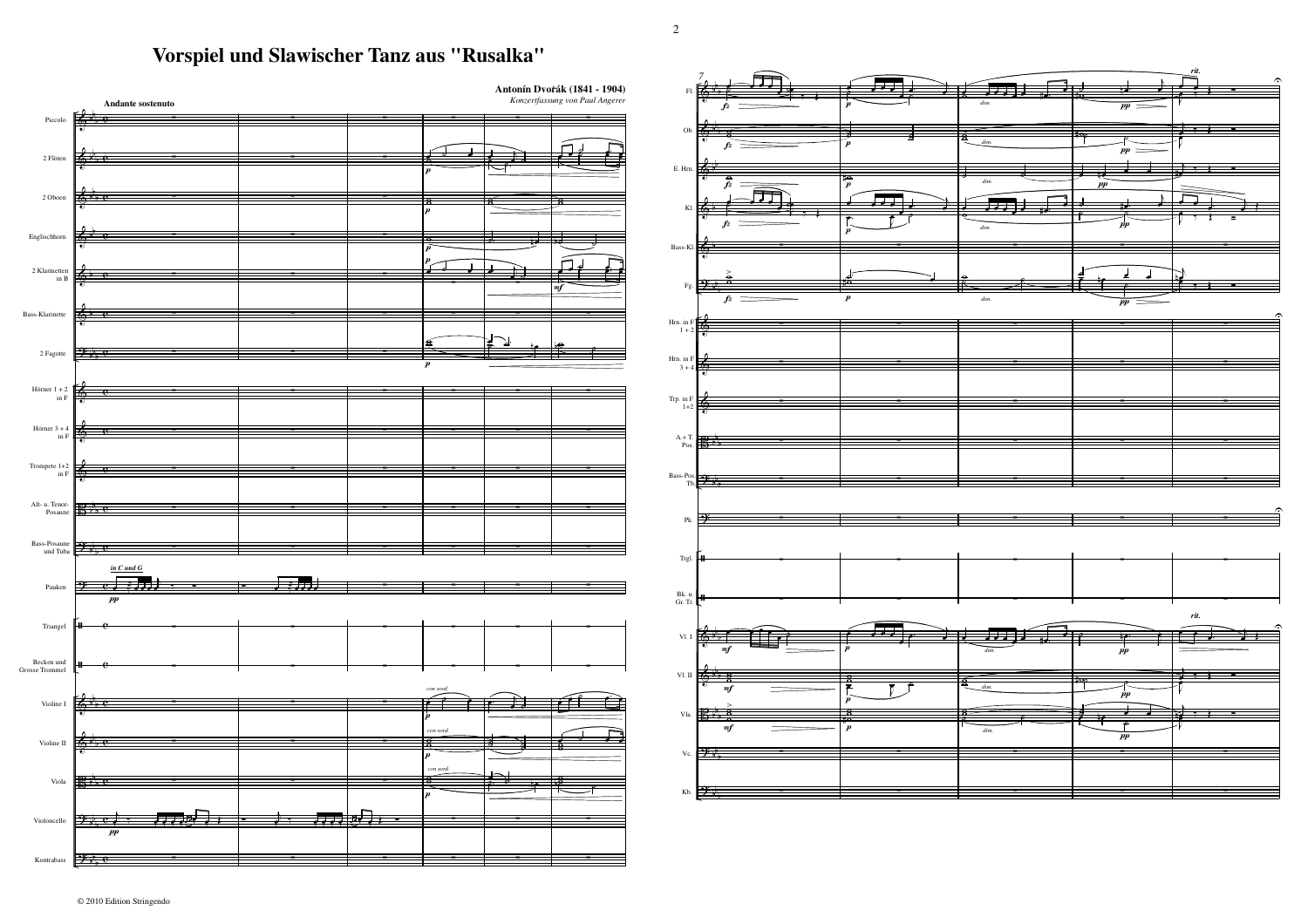3

4

p

e te

œ

‰ $\Box$ pœœ

<sub>190</sub> to the second of the second second to the second second to the second second to the second second to the second second second to the second second second second second second second second second second second second

 œœn œn

œ. $\overline{\phantom{a}}$  œ œœ

œ. $\overline{\phantom{a}}$  œ œœ

œ

p

 œn <sup>œ</sup> ˙b

œbœ

œbœ

w

w

.

b

 $\overline{\mathbf{v}}$ 

˙b

<u>F</u> œp

˙

˙о

p

œœ œn œn

œ.

<sup>bo</sup>b. The second of the second of the second of the second of the second of the second of the second of the second of the second of the second of the second of the second of the second of the second of the second of the s

œ

, <del>, , , , , , , , , , , , , , , , ,</del>

œn

工厂

*a 2*<u>ضع شم</u> œ

œ $\overline{\phantom{a}}$  œœ

œè be œ

œ

œ œbœ

j

œ œœ œ# <sup>œ</sup>

<sup>œ</sup> œn <sup>œ</sup> ˙b

 $\mathcal{F}$   $\mathcal{F}$   $\mathcal{F}$ 

<sup>œ</sup> <sup>œ</sup>

<sup>œ</sup> <sup>œ</sup>

 $\overline{\phantom{a}}$ 

**⊷** 

œ. <sup>œ</sup> <sup>œ</sup> <sup>œ</sup>

<sup>œ</sup> <sup>œ</sup>

œ

<sup>œ</sup>

F.

 œ<sup>œ</sup>

लिकेरे<del>ल</del> ⊡ — ⇁

<sup>œ</sup>

œ

<u>๛</u>๛๛๛

n

j

˙ <sup>œ</sup>

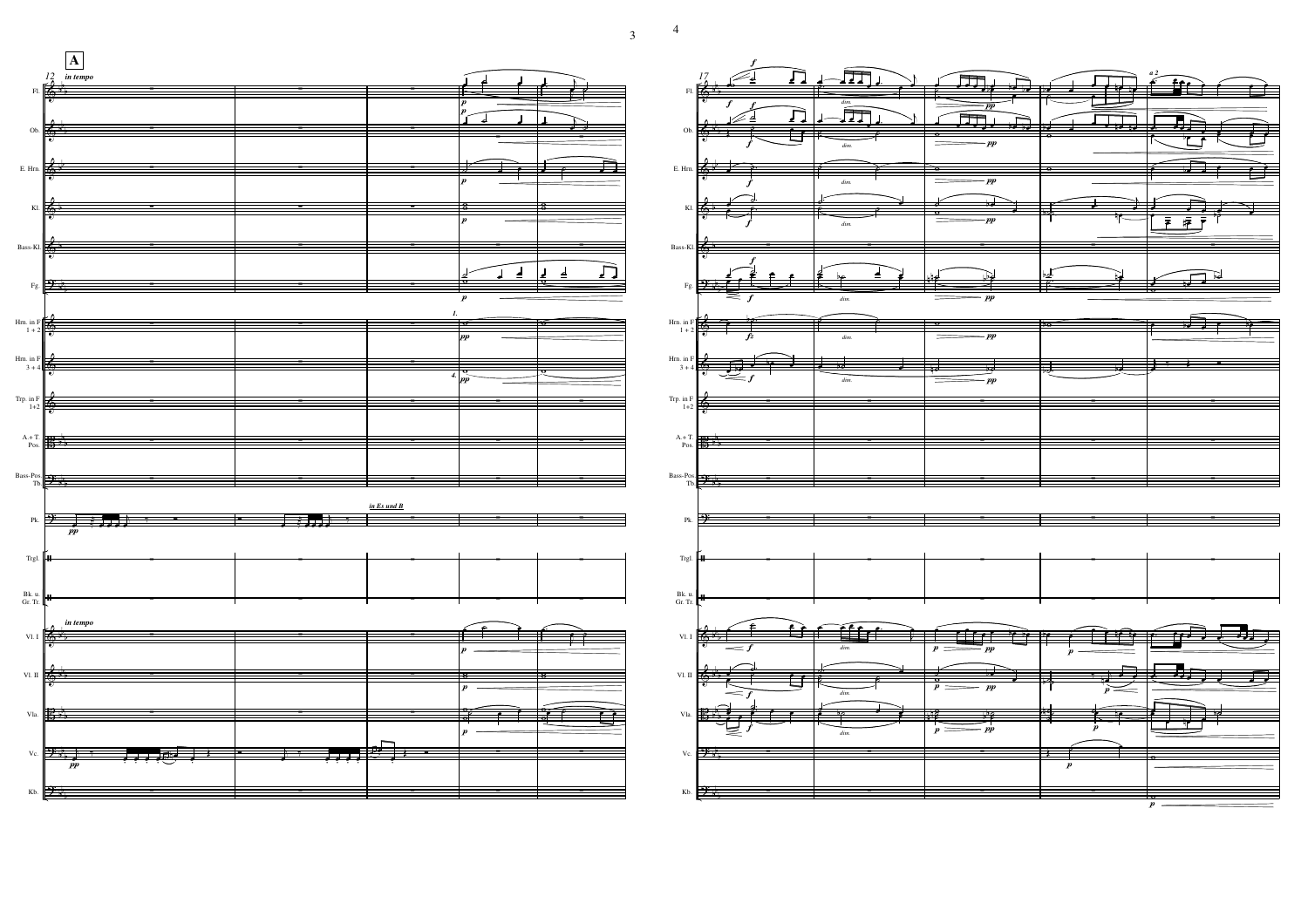6

*dim.*



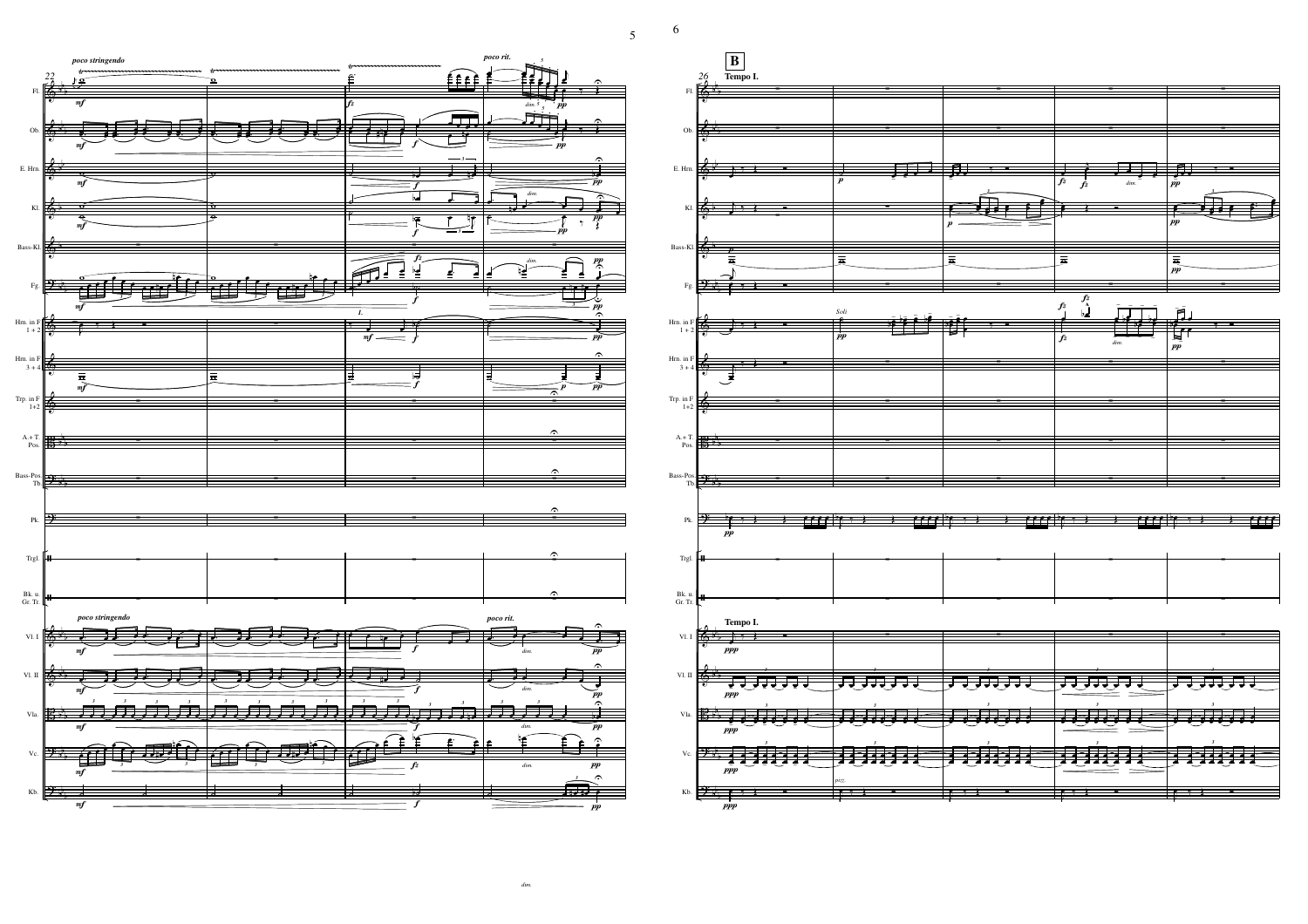

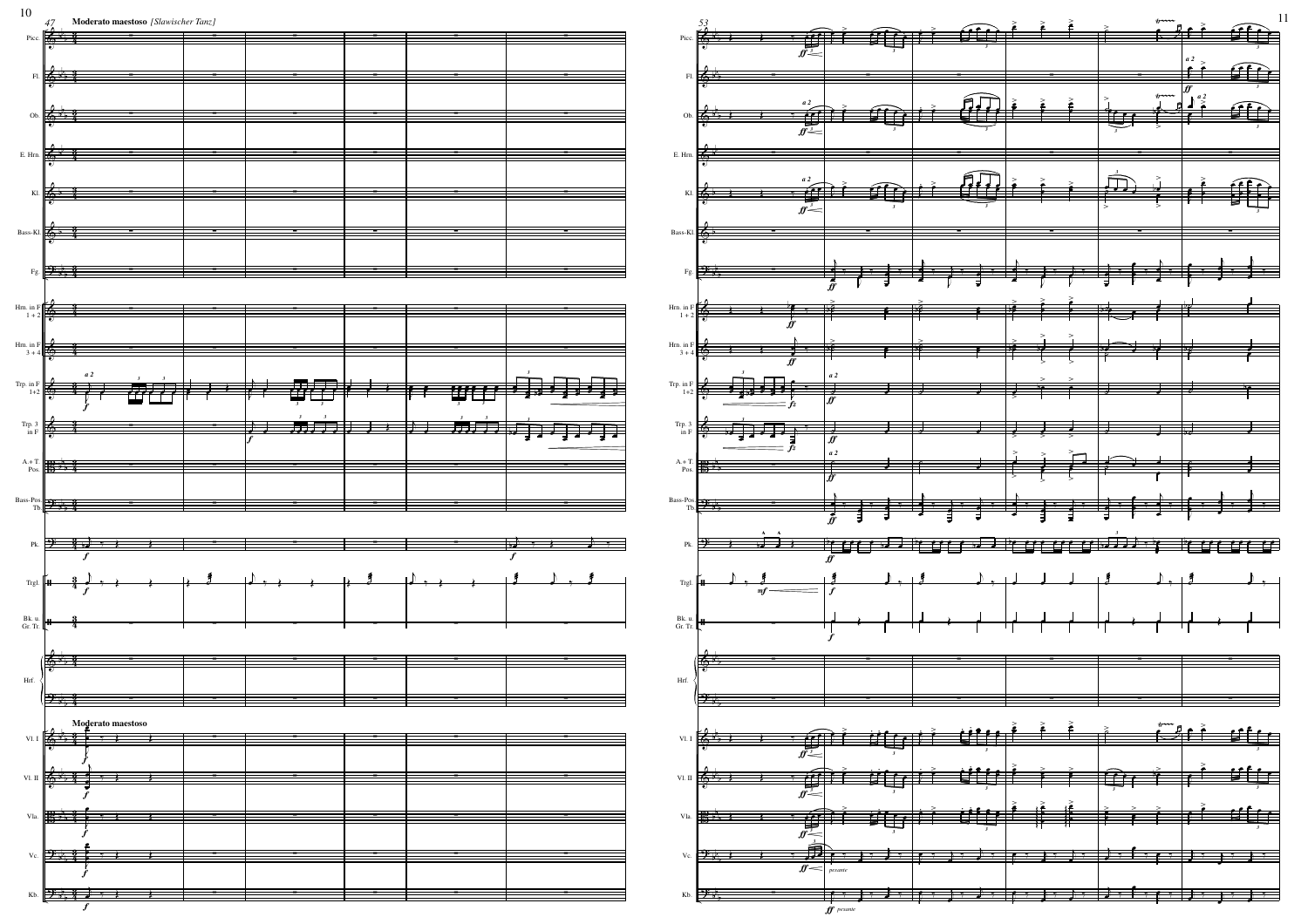